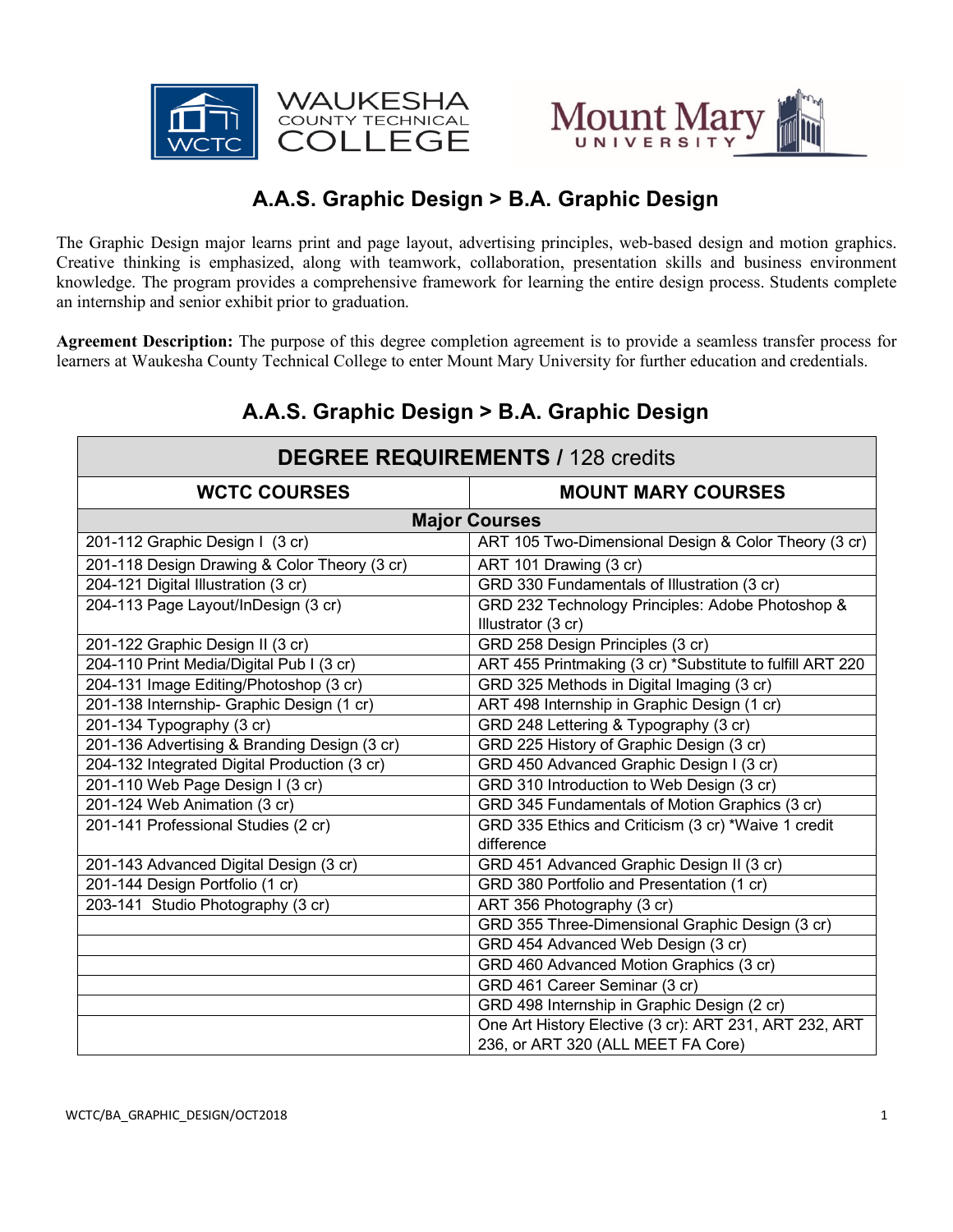| <b>Core Courses (min. 48 credits)</b>                                                               |                                                                                                           |
|-----------------------------------------------------------------------------------------------------|-----------------------------------------------------------------------------------------------------------|
| Philosophy/Theology (min. 10 credits)                                                               |                                                                                                           |
|                                                                                                     | SEA 101 Search for Meaning (4 credits)                                                                    |
|                                                                                                     | Theology (min. 3 credits) (prereq. SEA 101)                                                               |
|                                                                                                     | Philosophy (min. 3 credits) (prereq. SEA 101)                                                             |
| <b>Communication/Math (min. 11 credits)</b>                                                         |                                                                                                           |
|                                                                                                     | Composition (min. 3 credits: ENG 120 required)                                                            |
| 10-801-136 English Composition 1 (3 cr elective)<br>(does not count as core)                        | ENG 110 Composition I (3 cr) (prereq for ENG 120)                                                         |
|                                                                                                     | ENG 120 Composition II (3 cr)                                                                             |
|                                                                                                     | <b>Communication (min. 2 credits)</b>                                                                     |
| 10-801-196 Oral/Interpersonal Communications (3 cr)                                                 | COM 104 Public Speaking (3 cr)                                                                            |
|                                                                                                     | Mathematics requirement (min. 3 credits at level 104<br>or higher)                                        |
| 10-804-123 Math w/ Business Apps (3 cr)                                                             | MAT 104 Contemporary Mathematics (3 cr)                                                                   |
|                                                                                                     | World Language (min. 3 credits)                                                                           |
|                                                                                                     | <b>Communication/Math option</b>                                                                          |
| Literature/Fine Arts (min. 9 credits) There are many courses that meet this requirement.            |                                                                                                           |
|                                                                                                     | Fine Arts (min. 3 credits) (met with one are history<br>elective)                                         |
|                                                                                                     | Literature (min. 3 credits)                                                                               |
| Option: Minimum 2 credits to complete the 9 credits required for the Core Literature and Fine Arts. |                                                                                                           |
| Humanistic (min. 9 credits)                                                                         |                                                                                                           |
|                                                                                                     | <b>History (min. 3 credits)</b>                                                                           |
|                                                                                                     | <b>Behavioral/Social Sciences (min. 3 credits)</b>                                                        |
| 10-809-196 Intro to Sociology (3 cr)                                                                | SOC 101 Intro to Sociology                                                                                |
| 10-809-199 Psychology of Human Relations (3 cr)                                                     | PSY 100 Psychology of Human Adjustment                                                                    |
| 10-809-195 Economics (3 cr)                                                                         | <b>BUS 301 Microeconomics</b>                                                                             |
|                                                                                                     | Option (min. 3 credits) Choose three additional credits from any of the courses listed above under either |
| Behavioral/Social Science or History.                                                               |                                                                                                           |
| <b>Natural Sciences (min. 3 credits)</b>                                                            |                                                                                                           |
|                                                                                                     |                                                                                                           |
| Elective credits (counting toward min. 128)                                                         |                                                                                                           |
| 890-108 Employment Success (1 cr)                                                                   |                                                                                                           |
| 801-197 Technical Reporting (3 cr)                                                                  |                                                                                                           |

*\*This chart represents only those courses required for an AAS in Graphic Design from WCTC. A student may have accrued more credits, and up to 72 credits will be granted for courses at WCTC in which a student has earned a grade of "C" (2.0) or better.*